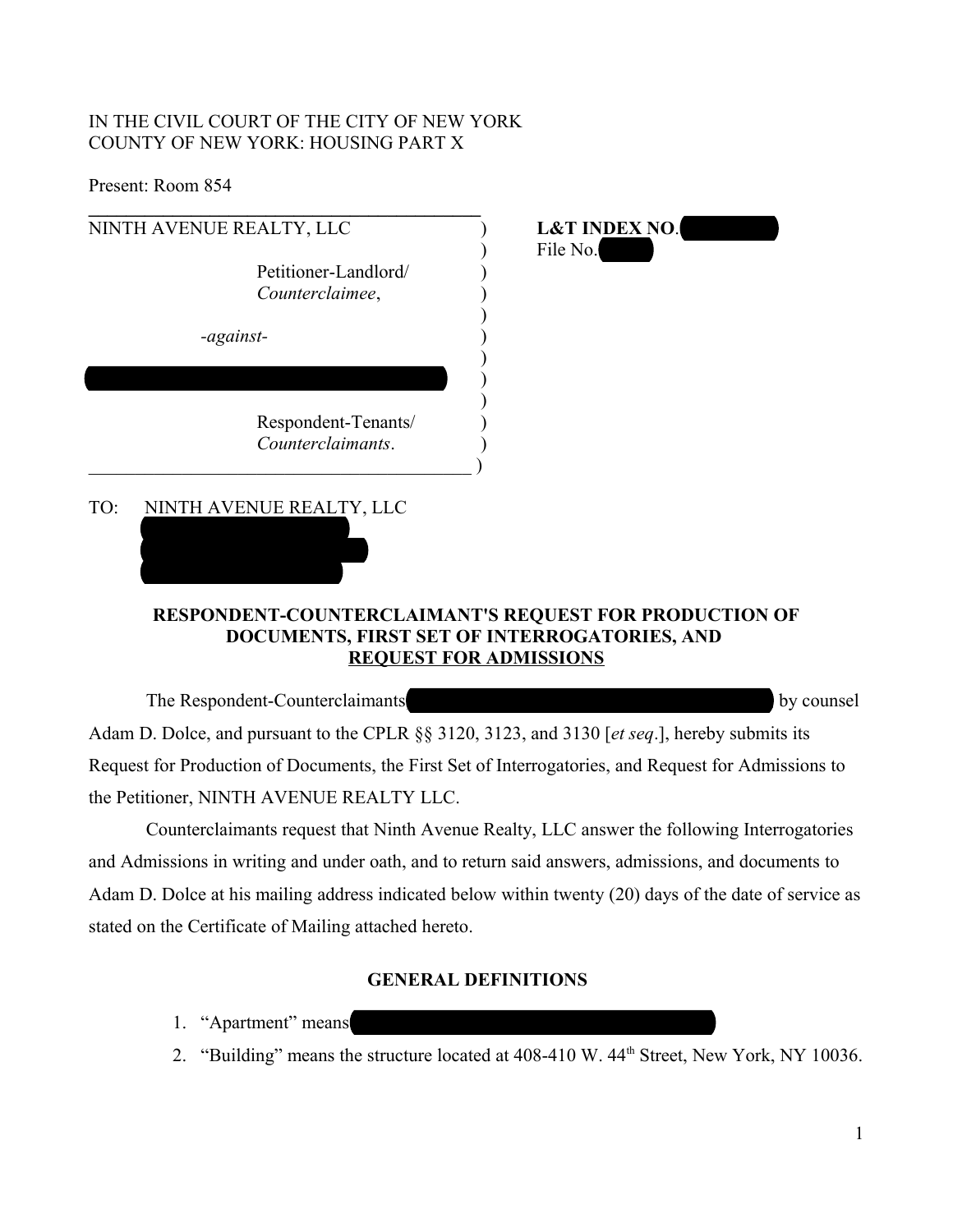- 3. "Building Permit" or "Construction Permit" means any written authorization received by You from the New York City Department of Buildings, or any agency governing construction and renovations in New York City, relating to construction and/or renovations on the Apartment
- 4. "Certificate of Occupancy" relates to the definition given it by the NYC Department of Buildings under the provisions of the New York City Administrative Code, Title 27.
- 5. "Document" or "Documents" include any written, printed, typed, or other graphic or photographic representation or reproduction of any nature, any electronic representation or communication, and any audio or video recordings in your possession, custody, or control, or known by you to exist or to have existed. All copies of documents containing any alterations or annotations, or that differ in any other way from the originals or copies referred to in the preceding sentence, are deemed separate documents from the originals or copies.
- 6. "Heat" or "Central Heat" means and relates to the internal temperature, including the mechanism monitoring/providing this internal temperature, of the Apartment, Building, or Individual Apartment Units as defined and contemplated by the New York City Administrative Code, Title 27.
- 7. "Identify" used in reference to an individual person, means to state the person's full name and present or past known address.
- 8. "Identify" used in reference to any other person, means to state the type of entity, the person's full name, occupation and present or last known address, and last known employment.
- 9. "Identify" used in reference to a document, means to state:
	- i. its date;
	- ii. the author or addresser;
	- iii. the addressee;
	- iv. all recipients of all copies;
	- v. its subject matter;
	- vi. the type of document;
	- vii. the name and last known address of the person who presently has custody of it.
- 10. "Identify" used in reference to a communication, means to state:
	- i. its date;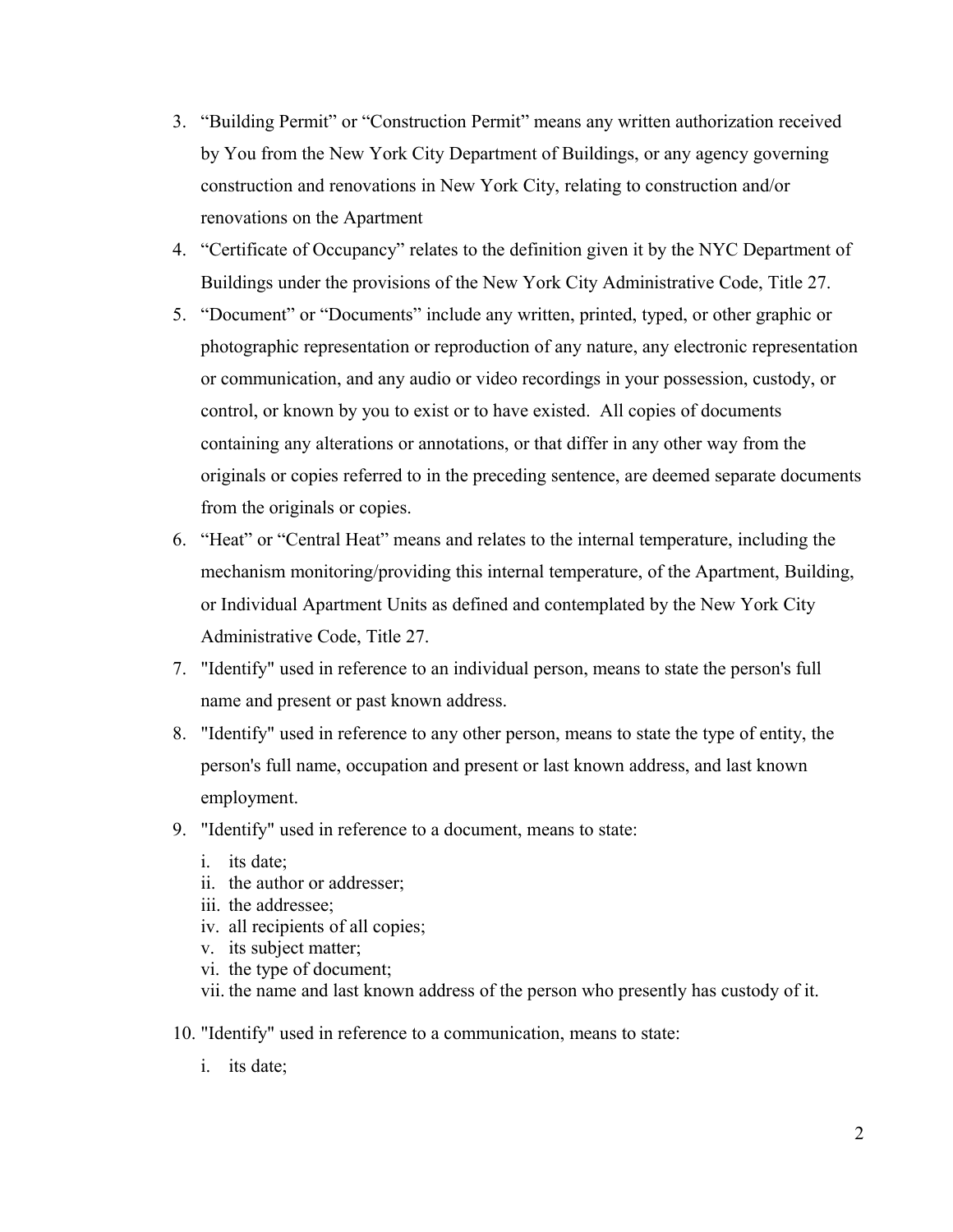- ii. the place where it occurred;
- iii. the type of communication;
- iv. its substance;
- v. the identity of the person who made it;
- vi. the identity of the person who received it or a copy and all other persons present; and
- vii. the name and last known address of the person who presently has custody of it.
- 11. "Individual Apartment Units" means other apartments in the Building You lease and/or rent to persons seeking residence in New York City,
- 12. "Lease Agreement" means any contract, writing, or mutual understanding executed by You for the rental of the Apartment located in Your Building.
- 13. "Monthly Obligations" or "Rental Obligations" means the amount of rent due from the Tenants for the benefit of You, bestowed per month under the terms of the Lease or Renewal Agreement based on the year of each agreement.
- 14. "Person" means and includes any individual, family, corporation, business, partnership, sole proprietorship, union, trust, association, any unincorporated organization or governmental or political subdivision thereof, federation, joint stock company, or any kind of entity.
- 15. "Renewal Agreement" means any Lease Agreement entered on or after the original date of the tenancy specified in the original Lease Agreement.
- 16. "Rent Registration Statement" means and relates to the annual rent stabilization form You are required to provide as contemplated by the New York City Administrative Code, Title 26.
- 17. "Residential Use" relates to the intent and occupation of the Apartment or Individual Apartment Units by Persons for living purposes.
- 18. "Super" or "Superintendent" means the on-site resident-employee for the Building believed to be named Jose Castro.
- 19. "Tenants," "Respondents," and/or "Counterclaimants" means the individuals whether referenced separately or together.
- 20. "You" or "Your" or "Petitioner" means Ninth Avenue Realty, LLC, and/or any and all employees, agents, and representatives acting within the scope of their employment under Ninth Avenue Realty, LLC.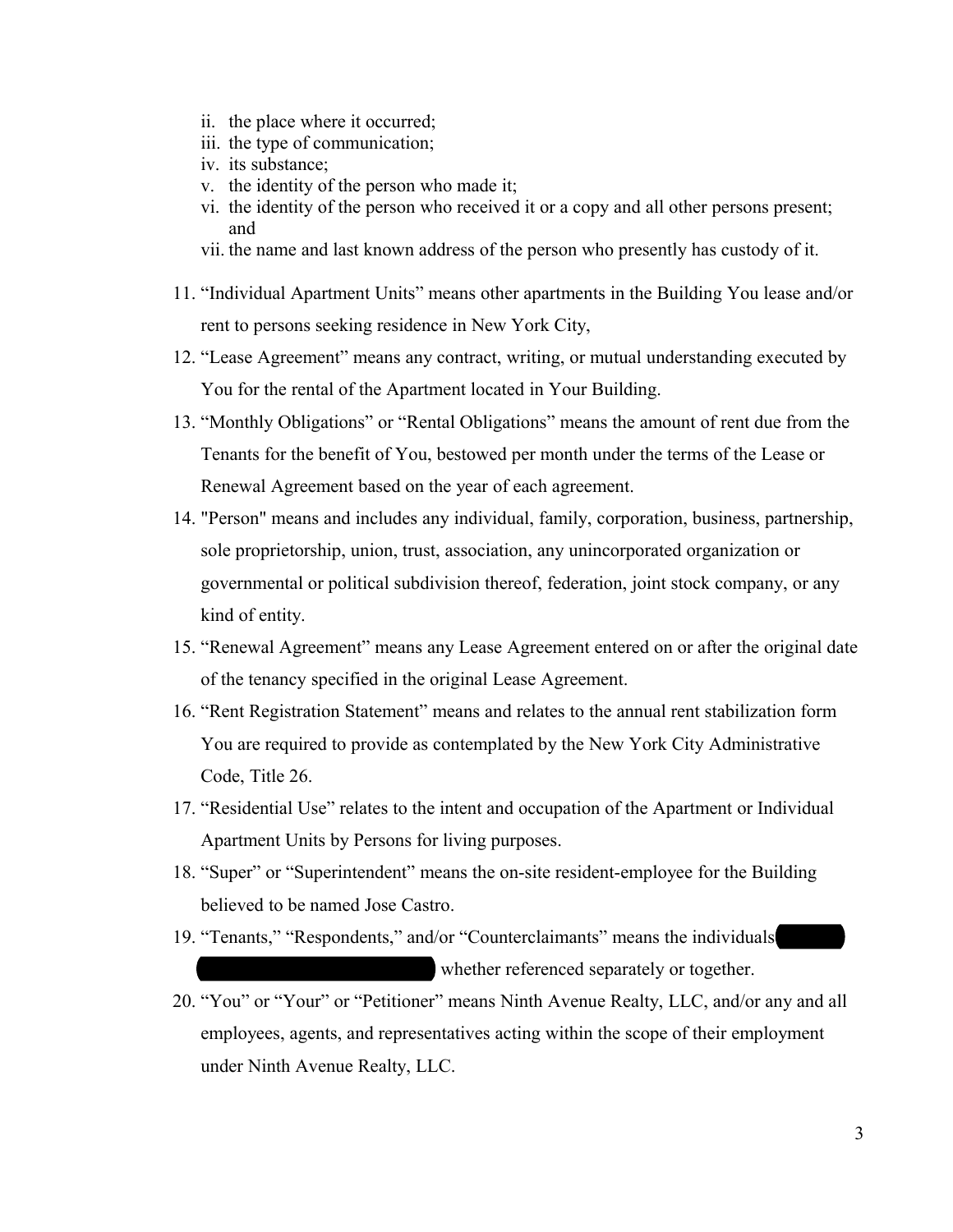## **REQUEST FOR PRODUCTION OF DOCUMENTS**

### **Instructions**

1. Pursuant to the CPLR  $\S$  3120 the Respondent-Counterclaimants

hereby request that the named Plaintiff, Ninth Avenue Realty, LLC to produce and furnish a legible, true and correct copy of the following documents to the mailing address as given below.

- 2. This request for production of documents is directed towards all information known or available to Ninth Avenue Realty, LLC. Where requested documents do not exist, please state the documents do not exist.
- 3. This is a continuing request for documents. If after serving the requested documents, Ninth Avenue Realty, LLC obtains further documentation pertaining to that request for production, Ninth Avenue Realty, LLC is requested to serve a supplemental answer setting forth copies of those additional documents.

## **Documents Requested**

- 4. Produce the original Lease Agreement executed between You and the Tenants executed sometime on or before April 1<sup>st</sup>, 2011.
- 5. Produce each subsequent Renewal Agreement between You and the Tenants executed sometime on or before April 1<sup>st</sup>, 2012, April 1<sup>st</sup>, 2013, and April 1<sup>st</sup>, 2014, respectively.
- 6. Produce a list of the names of the Persons who have previously entered into a Lease Agreement with You for the Apartment from 1998 through April 2011.
- 7. If the Apartment was not part of the original dwelling, but was later created by partition or other construction, please provide any and all Building/Construction Permits sought as they relate to the addition, construction, and/or renovation of the Apartment You would have received from 1998 to the present.
- 8. Produce a true copy of the Certificate of Occupancy for the Building and/or, if applicable, for the Apartment.
- 9. Produce Rent Registration Statements filed on the Apartment for years 2008 through 2014.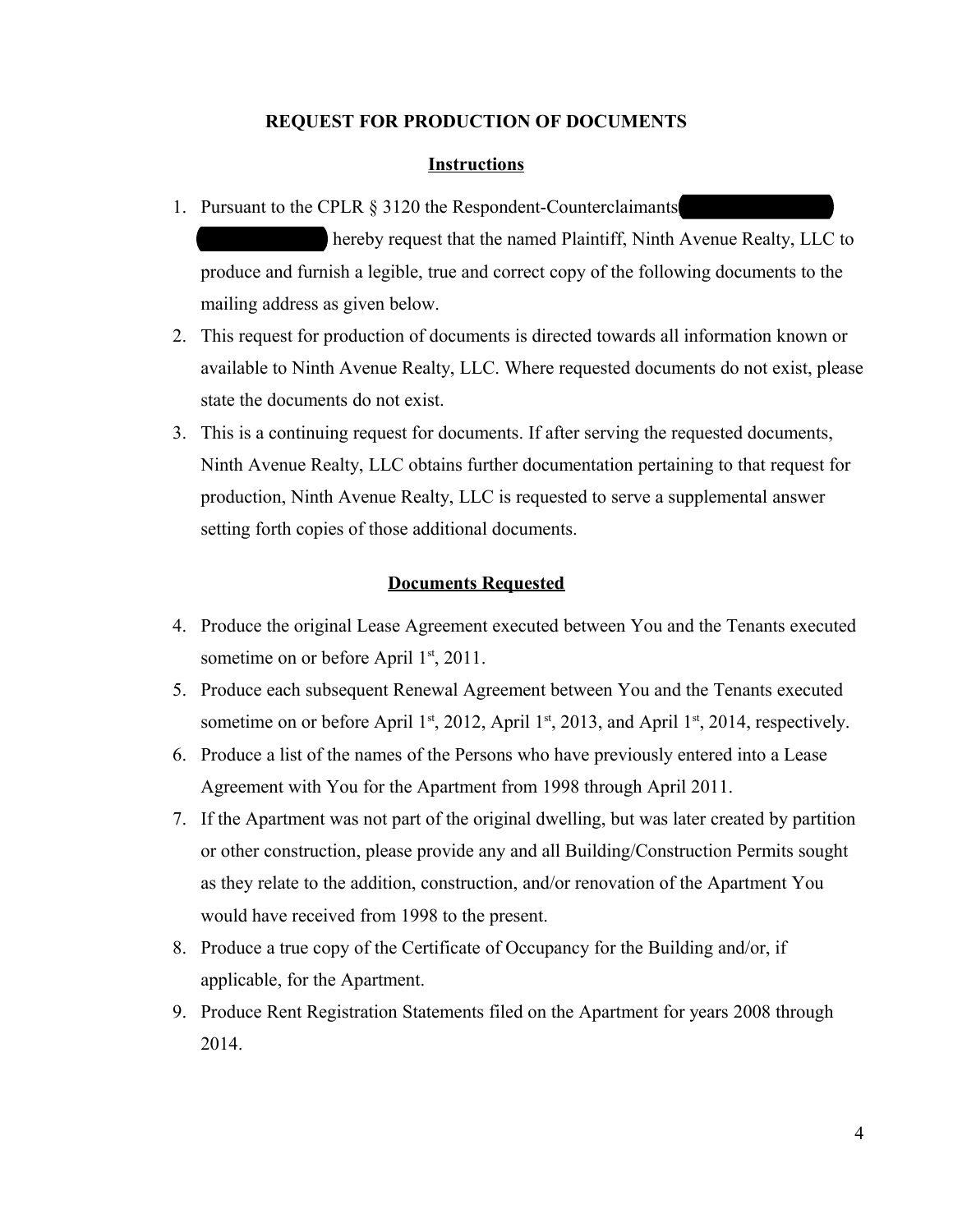## **RESPONDENT'S FIRST SET OF INTERROGATORIES**

### **Instructions**

- 1. In answering these interrogatories, You are required to furnish all information that is presently available to you or that can be obtained through reasonable inquiry; including information in the possession of your attorneys, accountants, advisors or other person directly or indirectly employed at, or connected with, you or your attorneys, and anyone else otherwise subject to your control.
- 2. Answer each interrogatory separately and fully in writing and under oath; unless it is objected to, in which event the reason for each objection must be stated in lieu of the answer.
- 3. If you cannot answer the following interrogatories in full after exercising due diligence to secure the full information, answer to the extent possible specifying your inability to answer the remainder, stating whatever information or knowledge you have concerning the unanswered portion and detailing what you did in attempting to secure the unknown information.
- 4. A question that seeks information contained in or information about or identification of any documents may be answered by providing a copy of such document for inspection and copying, or by furnishing a copy of such document without a request for production.
- 5. Your reply to each interrogatory should include attachments of as many pages as necessary to fully and completely respond and should be identified by the number corresponding to each interrogatory as set forth below.
- 6. If you claim that an attorney-client privilege or the attorney work-product doctrine is applicable to any document the identification of which is sought by the interrogatories, state and identify as to each document:
	- i. Date the document was prepared or executed;
	- ii. Drafter or author of document;
	- iii. Each and every person who prepared or assisted in the preparation of the document;
	- iv. Each and every person who received the document;
	- v. Present location and custodian of the document; and
	- vi. Explain the circumstances upon which you base your claim of privilege.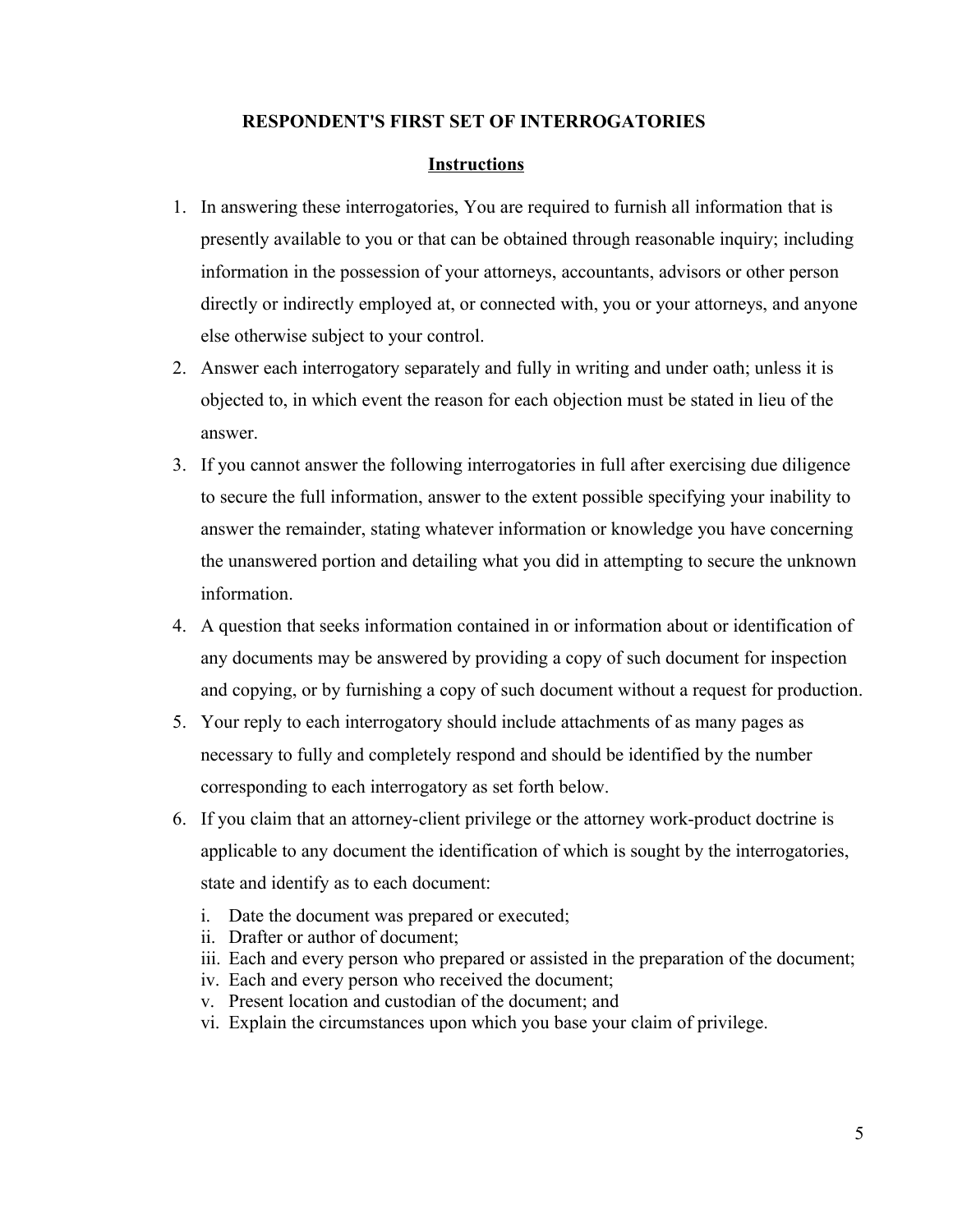7. Grammar and syntax as used in these interrogatories shall be construed and interpreted to give proper meaning to its context. By way of illustration, and not by way of limitation, the singular may be construed to include the plural, the plural the singular, and use of gender or tense may be construed to include all genders and tenses.

## **Interrogatories**

- 8. **Interrogatory #1**: Identify the Person answering these interrogatories by stating that Person's full name, home address, business address, home telephone number and business telephone number.
- 9. **Interrogatory #2**: Were You aware the Apartment did not have Heat or even the mechanisms to provide Heat?
- 10. **Interrogatory #3**: Did any previous Persons, leasing the Apartment prior to the Tenants, complain to or inform you the Apartment did not have Heat?
- 11. **Interrogatory #4**: If yes to either 2 or 3, directly above, when were You made aware of this?
- 12. **Interrogatory #5**: How long has the Super worked for You?
- 13. **Interrogatory #6**: During the time the Super worked for You, did he always work at the Building?
- 14. **Interrogatory #7**: If no, when did he begin working at the Building?
- 15. **Interrogatory #8**: Does the Super live in an Individual Apartment Unit located within the Building?
- 16. **Interrogatory #9**: Identify the Person You contracted or used to install Heat in the Apartment on February  $1<sup>st</sup>$ , 2014.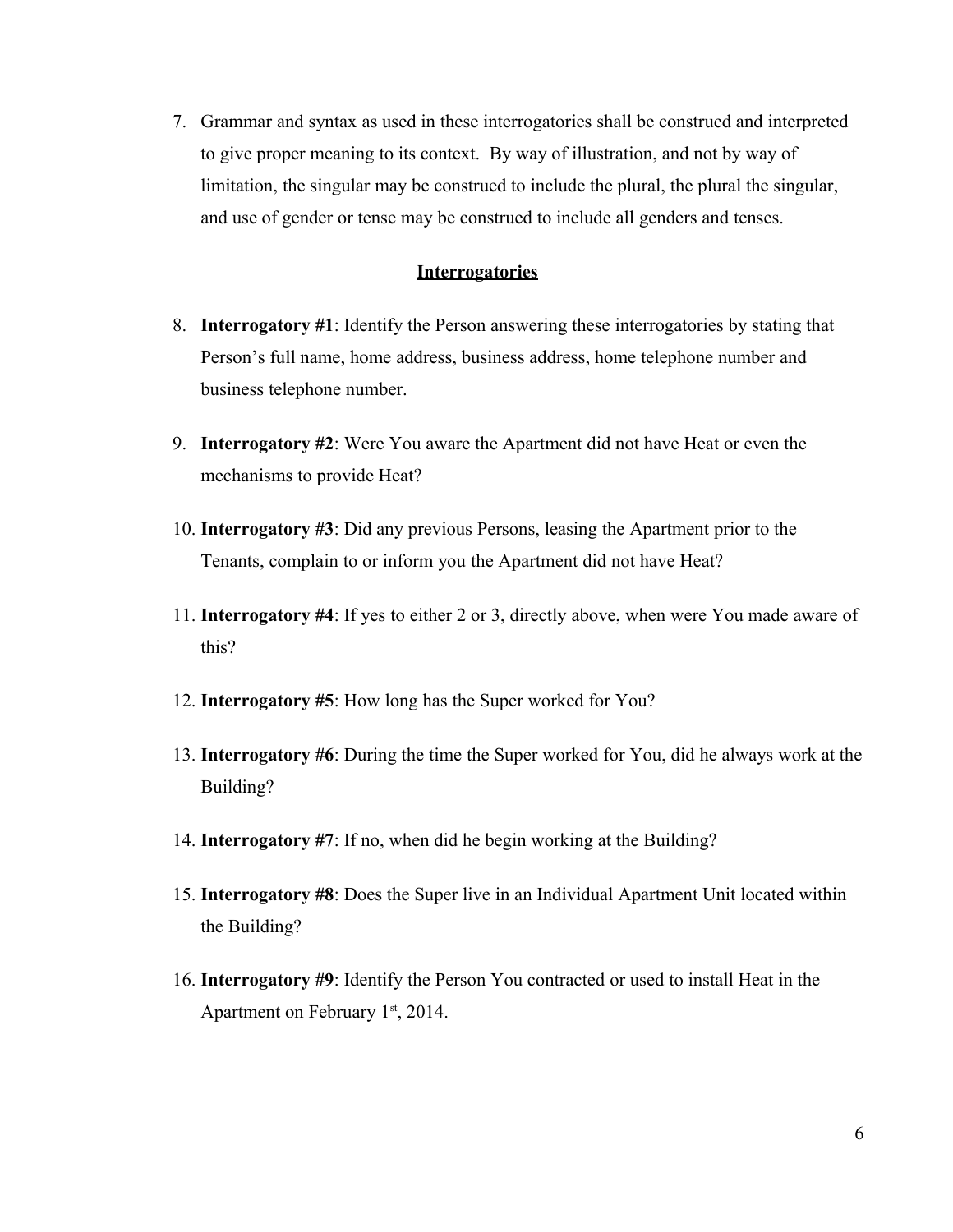#### **PETITIONER'S REQUEST FOR ADMISSIONS**

#### **Instructions**

- 1. This Request for Admissions is directed towards all information contained in the records and documents in Ninth Avenue Realty, LLC's custody or control or available to the same upon reasonable inquiry. Your answer to each request shall specifically admit or deny the matter, or set forth in detail the reasons why you cannot truthfully admit or deny the same.
- 2. Each individual request is to be deemed a continuing one and Ninth Avenue Realty, LLC, or an authorized agent or officer of the same, is expected to supplement their answer should information be obtained after the initial response is provided.
- 3. As to those individual requests Ninth Avenue Realty, LLC fails to answer in whole or in part, the subject matter of that admission will be deemed confessed and stipulated as fact to the court. Moreover, if Ninth Avenue Realty, LLC fails to admit the truth of any matter requested under CPLR § 3123 and the Respondent-Counterclaimants thereafter proves the truth of the matter, the Respondents may apply to the Court for an order requiring you to pay the reasonable expenses incurred in making such proof; including reasonable attorney's fees.

#### **Request for Admissions**

- 4. **Request No. 1:** Admit that You currently own and have owned the Building since the date of a deed transfer executed on or around June  $30<sup>th</sup>$ , 1998 between You, the grantee, and the entity then known as Durst Partners, LLC, the grantor.
- 5. **Request No. 2:** Admit that the Building contains more than six Individual Apartment Units other than the Apartment used by the Tenants.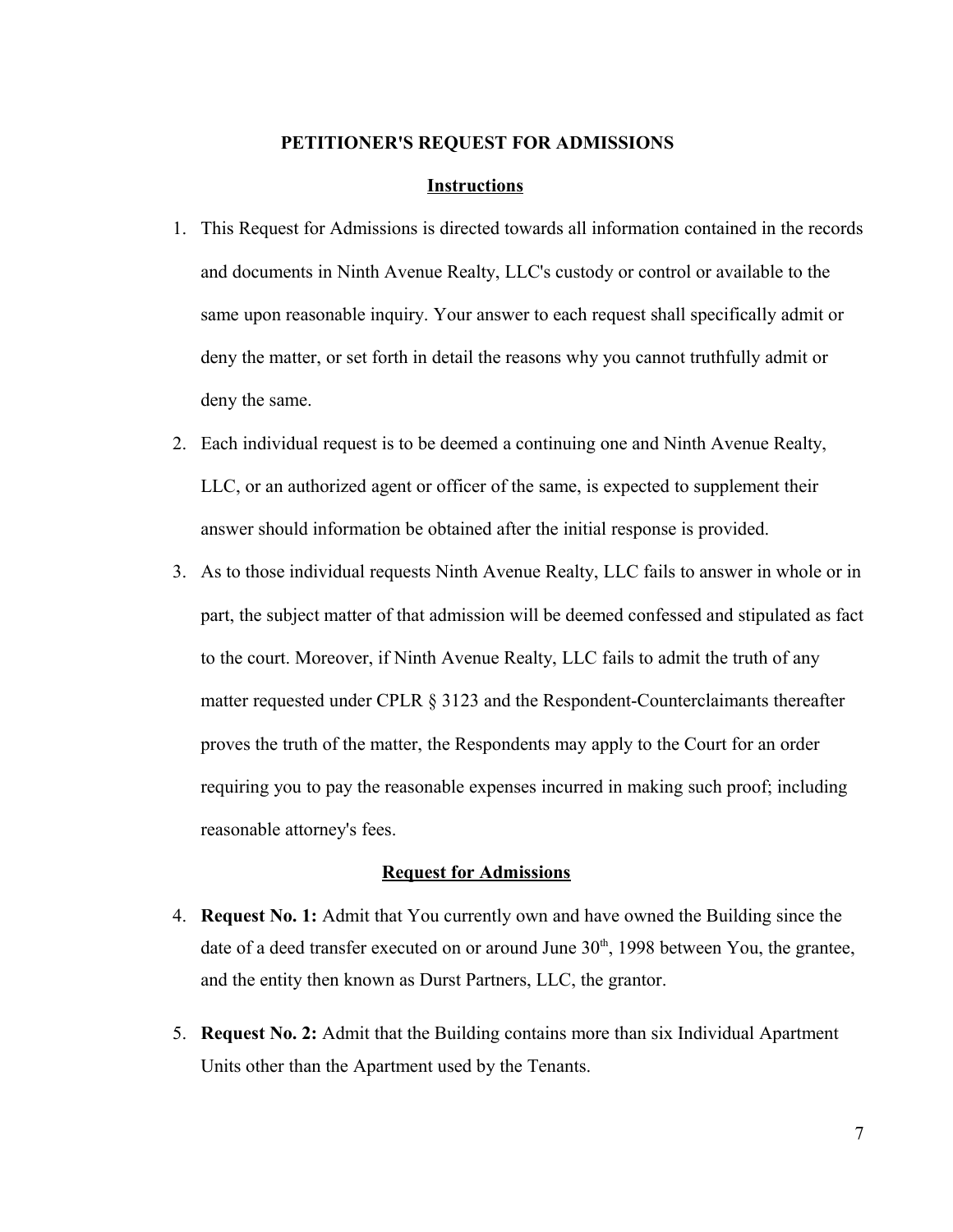- 6. **Request No. 3:** Admit that You lease to Persons, for residential use, these other Individual Apartment Units.
- 7. **Request No. 4:** Admit the Tenants have rented the Apartment from You since April 2011.
- 8. **Request No. 5:** Admit that You employ the Super.
- 9. **Request No. 6:** Admit that the Super was notified as early as December 2012 that the Apartment did not have Heat nor the apparatus to provide Heat.
- 10. **Request No. 7:** Admit you received the Document attached with these papers as **Exhibit**  $A^1$  $A^1$  sometime on or around January  $24^{\text{th}}$ ,  $2014$ .
- 11. **Request No. 8:** Admit you posted the Document attached with these papers as **Exhibit**  $\mathbf{B}^2$  $\mathbf{B}^2$  on the Apartment's door on or around January 27<sup>th</sup>, 2014.
- 12. **Request No. 9:** Admit You installed Heat in the Apartment on February 1<sup>st</sup>, 2014.
- 13. **Request No. 10:** Admit You received the Document attached with these papers at **Exhibit**  $C^3$  $C^3$  sometime shortly after February  $6<sup>th</sup>$ , 2014.
- 14. **Request No. 11:** Admit You posted the Document attached with these papers as **Exhibit**  $D^4$  $D^4$  on the Apartment's door on or around February  $19<sup>th</sup>$ , 2014.
- 15. **Request No. 12:** Admit You posted the Document attached with these papers as **Exhibit**  $E^5$  $E^5$  on the Apartment's doors on or around April 30<sup>th</sup>, 2014.

<span id="page-7-0"></span><sup>&</sup>lt;sup>1</sup> Exhibit A is a true and accurate copy of the Notice to Withhold Rent/Demand Letter sent by counsel on January  $22<sup>nd</sup>$ , 2014

<span id="page-7-1"></span><sup>&</sup>lt;sup>2</sup> Exhibit B is a true and accurate copy of a purported Notice to Quit posted on or around January  $27<sup>th</sup>$ , 2014

<span id="page-7-2"></span><sup>&</sup>lt;sup>3</sup> Exhibit C is a true and accurate copy of a letter sent by counsel to the law office of Rose & Rose, attorneys presumably retained by Ninth Avenue Realty, LLC

<span id="page-7-3"></span><sup>&</sup>lt;sup>4</sup> Exhibit D is a true and accurate copy of a purported Notice to Quit posted on or around February 19<sup>th</sup>, 2014

<span id="page-7-4"></span><sup>&</sup>lt;sup>5</sup> Exhibit E is a true and accurate copy of a purported Notice to Quit posted on or around April 30<sup>th</sup>, 2014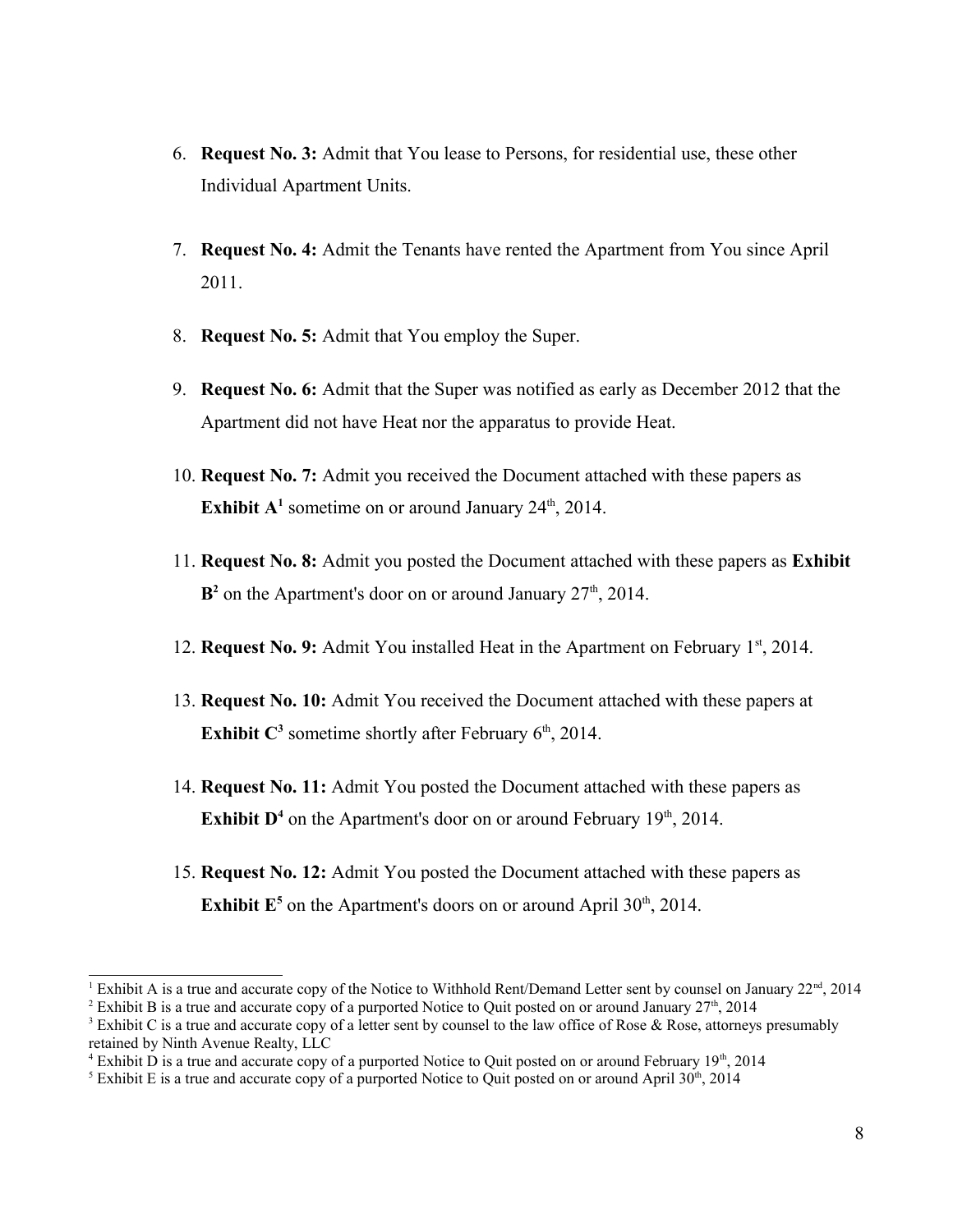- 16. **Request No. 13:** Admit You received the Document attached with these papers as **Exhibit**  $F^6$  $F^6$  sometime shortly after May  $12^{th}$ , 2014.
- 17. **Request No. 14:** Admit with the exception of one month's Rental Obligation, the Tenants have paid their Monthly Obligations since the inception of their Lease Agreement to the present date.

Dated: August 17, 2014

Request for Discovery prepared and submitted:

| $\rm{By:}$                  |  |
|-----------------------------|--|
| Adam D. Dolce, Esq.         |  |
|                             |  |
|                             |  |
| Attorney for the Respondent |  |

# RETURN DISCOVERY RESPONSES TO MAILING ADDRESS BELOW:[7](#page-8-1)

<span id="page-8-0"></span><sup>&</sup>lt;sup>6</sup> Exhibit F is a true and accurate copy of a letter sent by counsel to Ninth Avenue Realty, LLC on or around May  $12<sup>th</sup>$ , 2014

<span id="page-8-1"></span><sup>&</sup>lt;sup>7</sup> Electronic Responses can also be provided to the email at dolce.adam@gmail.com